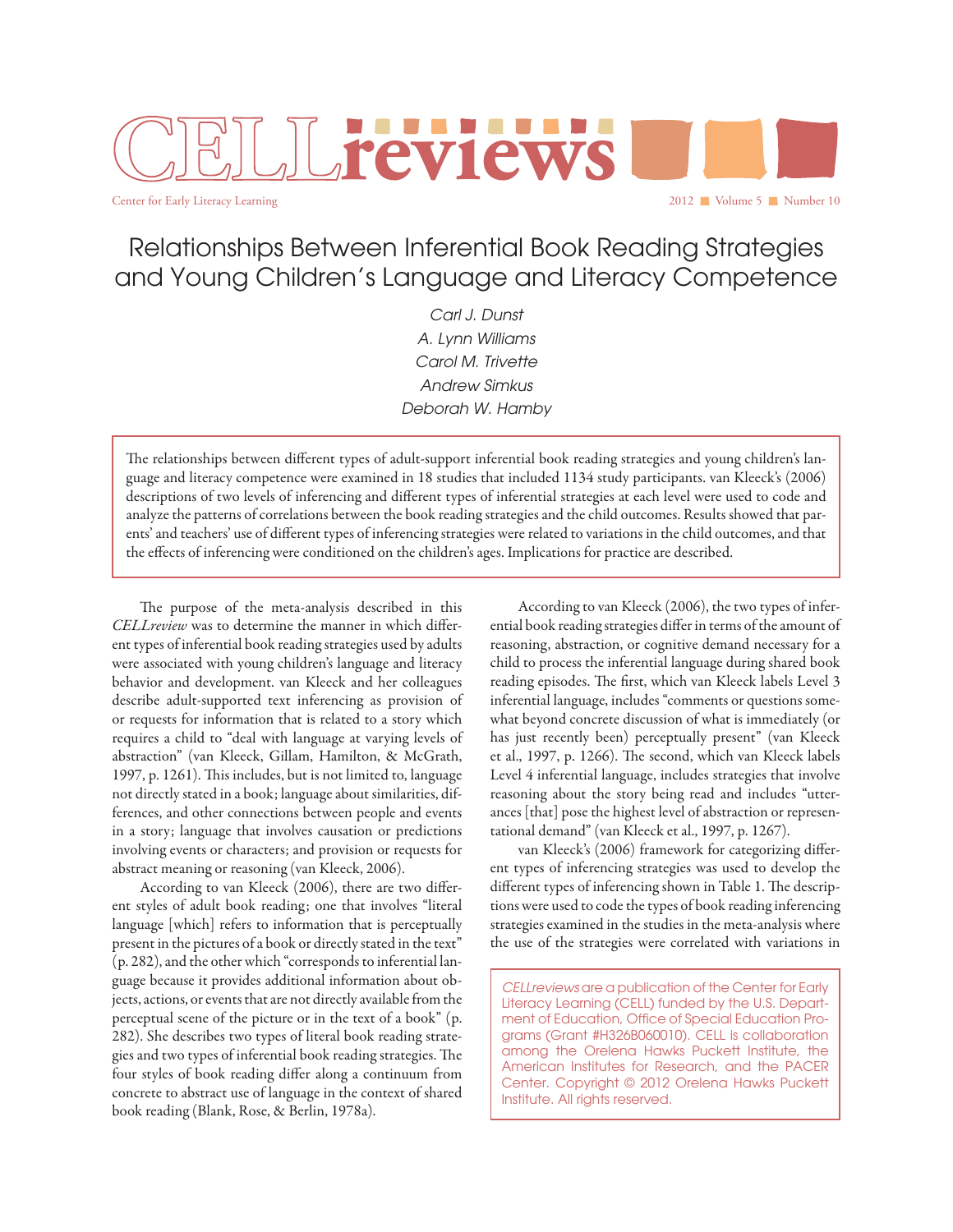| Type of Inferential Language  | Definition                                                                                                                                                                               |
|-------------------------------|------------------------------------------------------------------------------------------------------------------------------------------------------------------------------------------|
| <b>LEVEL 3 STRATEGIES</b>     | Includes comments or requests for information about similarities, differences, causes,<br>judgments, etc. that go beyond what is stated in the text of a book (van Kleeck et al., 1997). |
| Provide or request            | Comments or requests about judgments or evaluation of different aspects of a story (e.g.,                                                                                                |
| information                   | Bus & Van IJzendoorn, 1997).                                                                                                                                                             |
| Ask open-ended questions      | Open-ended questions used to elicit new information that goes beyond what is stated in<br>the text (e.g., Bus & Van IJzendoorn, 1997).                                                   |
| Provide or request            | Comments or requests that include elaborations or expansions on the story (e.g.,                                                                                                         |
| elaborations or expansions    | Fletcher, Cross, Tanney, Schneider, & Finch, 2008).                                                                                                                                      |
| Identify similarities or      | Comments or requests that include similarities or differences between the story and                                                                                                      |
| differences                   | other events or between different parts of the story (e.g., Allison & Watson, 1994).                                                                                                     |
| Relate story to child's       | Comments that involve relationships between the story and a child's personal                                                                                                             |
| experiences                   | experiences (e.g., Blake, Macdonald, Bayrami, Agosta, & Milian, 2006).                                                                                                                   |
| <b>LEVEL 4 STRATEGIES</b>     | Comments or requests that go beyond story or actions that require child reasoning (van<br>Kleeck, 2006).                                                                                 |
| Ask for predictions           | Requests for child predictions or inferences about the story (e.g., Hoff-Ginsberg, 1987).                                                                                                |
| Provide or request            | Comments or requests that include definitions, explanations, inferences, etc. that require                                                                                               |
| decontextualized information  | abstract child judgments (e.g., Sigel & McGillicuddy-DeLisi, 1984).                                                                                                                      |
| Provide or request            | Provide or request abstract explanations of the meaning of the story or how the story                                                                                                    |
| decontextualized explanations | relates to decontextualized events (e.g., de Temple, 1995).                                                                                                                              |

*Definitions of the Characteristics of the Readers Use of Inferential Language During Book Reading Episodes*

children's language and literacy competence. The goal was to identify which inferencing strategies were associated with children's expressive language, receptive language, and literacy competence, and to identify the conditions under which the strategies were most effective.

#### Search Strategy

Studies were located using *inferential* OR *inferencing* OR *inferenc*\* OR *decontextualized* OR *decontextualised* OR *disembedded* OR *nonimmediate* OR "*high distancing*" OR "*high cognitive demand*" OR "*cognit\* challeng*\*" AND *language* OR *comprehension* OR *literacy* AND "*story book*" OR "*story-book"* OR "*storybook"* OR "*book reading*" OR "*bookreading*" OR "*story reading*" OR "*story-reading*" OR "*book sharing*" or "*book-sharing*" AND *infant\** OR *infancy* OR *toddler* OR *preschool* as search terms. PsychInfo, ERIC, and MEDLINE were searched for studies. These were supplemented by Google Scholar, Scirius, and Google searches as well as a search of an EndNote library maintained by our Institute. Hand searches of the reference sections of all retrieved journal articles, book chapters, books, dissertations, and unpublished papers were examined to locate additional studies. Studies were included if the majority of children were 6 years of age or younger, and the correlations between one or more of the inferential book reading strategies listed in Table 1 and child language or literacy outcomes were included in the research reports.

#### Search Results

Twelve studies were located that included data on 18 samples of children. The 18 samples included 1134 study participants. Appendix A shows the background characteristics of the children. The average age of the children was 43 months (Range  $= 8$  to 74 months). The average sample size in the studies was 63 (Range = 18 to 159). Fifty-eight percent of the children were male and 42% were female. Thirteen samples of children were typically developing, three samples were children considered at-risk for socioeconomic reasons, and two samples were children with communication delays or impairments.

Four Level 3 strategies (asking open ended questions, provision or requests for similarities or differences, provision or request for elaborations or expansions, and relating the story to a child's personal experiences) and three Level 4 strategies (provision or requests for decontextualized explanations, provision or requests for decontextualized information, and requests for predictions) were used in the studies. In those instances where two or more inferencing strategies were coded as one practice in the primary research studies, the adult supported book reading practice was assigned to the strategy that best matched what was measured by the study investigators.

The outcome measures in the studies included both standardized and investigator coded measures of expressive

Table 1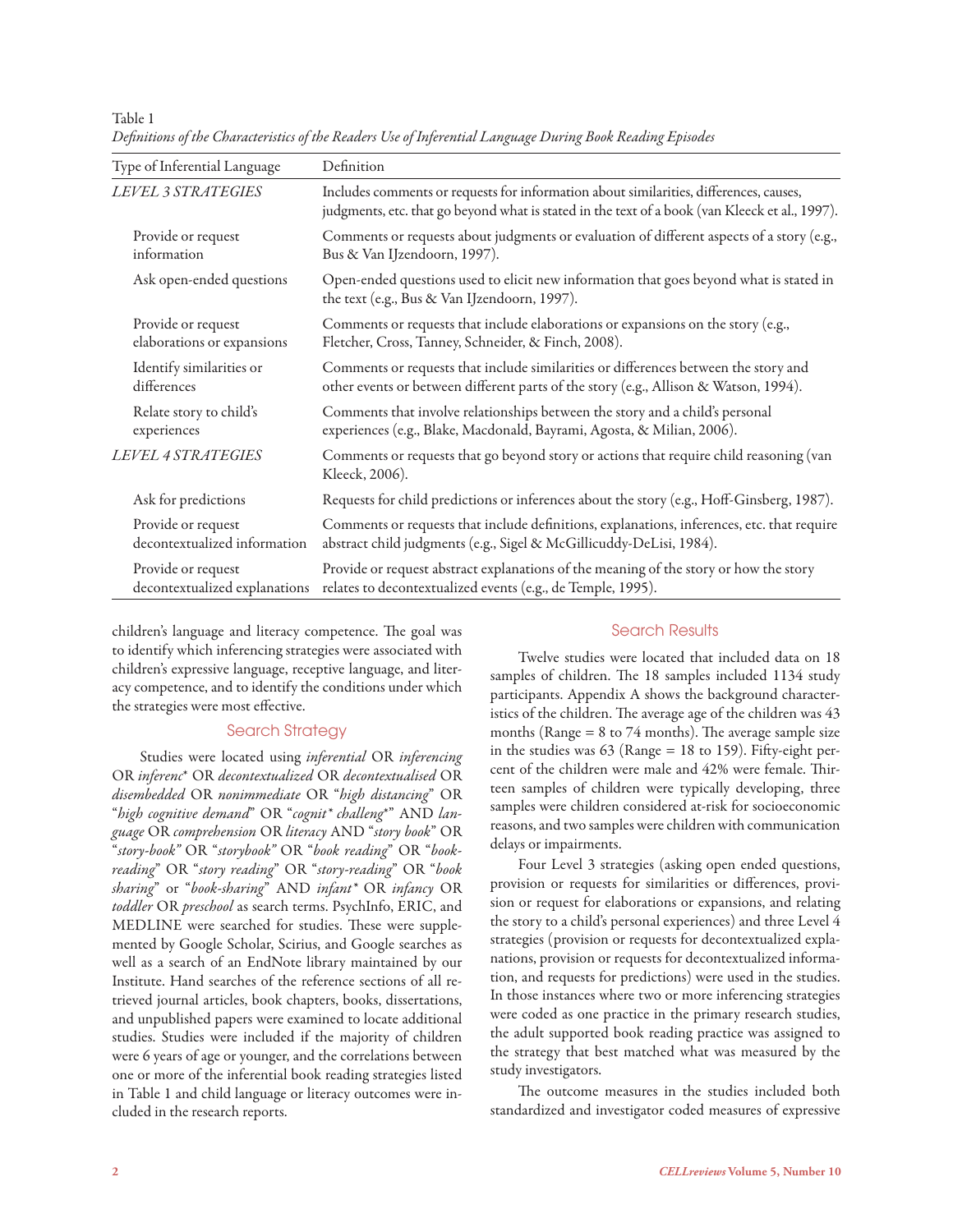language, receptive language (including comprehension), and different types of literacy-related competencies. The standardized measures included, but were not limited to, the *Peabody Picture Vocabulary Test* (Dunn & Dunn, 1981, 1997), *Woodcock-Johnson Test* (Woodcock, McGrew, & Mather, 2001), *Preschool Language Assessment Instrument*  (Blank, Rose, & Berlin, 1978b), *MacArthur Communication Development Inventories* (Fenson et al., 1993), *Test of Early Reading Ability* (Reid, Hresko, & Hammill, 1989), and the *Wechsler Preschool and Primary Scale of Intelligence*  (Wechsler, 1967). The investigator-coded child outcome measures included, but were not limited to, mean length of utterance, verbal expression, and emergent reading.

The weighted average correlations between the predictor and child outcome measures were used to estimate the sizes of effect for the inferential book reading strategies. The 95% confidence intervals (CI) for the average effect sizes were used for substantive interpretation of the findings. A 95% CI not including zero indicates that an average effect size differs significantly from zero at the *p* < .05 level (Rosenthal, 1994). A weighted average correlation effect size between 0.10 and 0.24 is considered small, a correlation effect size between 0.25 and 0.39 is considered medium, and a correlation effect size equal to or greater than 0.40 is considered large (Dunst & Hamby, 2012). The  $Q_{\text{\tiny BET}}$  was used to test for between condition differences (e.g., Level 3 vs. Level 4 inferencing).  $Q_{\text{BET}}$  is "analogous to the omnibus *F*-test for variations in a one-way ANOVA" (Hedges, 1994, p. 292).

#### Synthesis Findings

Appendix B shows the inferencing strategies that were used in the studies, the van Kleeck (2006) level of abstraction the strategies represented, the story book reader, the outcome measures used in the studies, the age at which the outcome measures were obtained, and the effect sizes for the relationships between the inferencing strategies and child outcomes. The average effect size for all studies and all strategies combined was .29 (95% CI = .26 - .31), *Z* = 20.01, *p* = .0000, indicating that the use of the inferencing strategies was associated with more positive child language and literacy outcomes.

Table 2 shows the results for the different types of inferencing strategies. The use of each of the different strategies was associated with positive child language and literacy outcomes as evidenced by statistically significant *Z*-tests. The use of open-ended questions and relating the story to a child's personal experiences were the best Level 3 predictors of the child outcomes and the use of provision of or requests for decontextualized explanations was the best Level 4 predictors of the child outcomes.

The outcomes in the studies were categorized as expressive language measures, receptive language (and comprehension) measures, or literacy-related outcome measures. The relationships between the inferencing strategies and these outcomes are shown in Figure 1. The inferential book reading strategies were related to all the outcomes as evidenced by confidence intervals not including zero, although the findings clearly showed that the inferencing strategies were most effective in terms of influencing children's expressive language. The size of effect for the relationship between the inferencing strategies and the expressive language outcomes (*r* = .41, 95% CI = .18 - .27, *Z* = 17.99, *p* = .0000) was twice as large as the effect sizes for either the receptive language (*r* = .22, 95% CI = .18 - .27, *Z* = 10.46, *p* = .0000) or literacy

#### Table 2

*Average Effect Sizes and 95% Confidence Intervals (CI) for the Relationship Between the Inferential Book Reading Strategies and the Child Outcomes*

|                                        |                | Number              |                     |             |           |            |
|----------------------------------------|----------------|---------------------|---------------------|-------------|-----------|------------|
| <b>Inferential Strategy</b>            | <b>Studies</b> | <b>Effect Sizes</b> | Average Effect Size | 95% CI      | $Z$ -test | $p$ -value |
| Level 3 Strategies                     |                |                     |                     |             |           |            |
| All Strategies Combined                |                | 22                  | 0.34                | $.29 - .39$ | 12.82     | .0000      |
| Open-Ended Questions                   | 5              | 12                  | 0.39                | $.33 - .46$ | 12.33     | .0000      |
| Relatedness                            | 2              | 4                   | 0.37                | $.21 - .54$ | 4.45      | .0000      |
| Similarities/Elaborations <sup>a</sup> | 3              | 6                   | 0.15                | $.04 - .26$ | 2.59      | .0095      |
| Level 4 Strategies                     |                |                     |                     |             |           |            |
| All Strategies Combined                | 12             | 42                  | 0.26                | $.23 - .30$ | 15.55     | .0000      |
| Decontextualized Explanations          | $\overline{c}$ | 7                   | 0.62                | $.54 - .69$ | 16.20     | .0000      |
| Ask for Predictions                    | 3              | 16                  | 0.26                | $.19 - .32$ | 8.03      | .0000      |
| Decontextualized Information           |                | 19                  | 0.13                | .09 - .18   | 5.72      | .0000      |

a Combination of provision of or requests for similarities and differences and elaborations or expansions.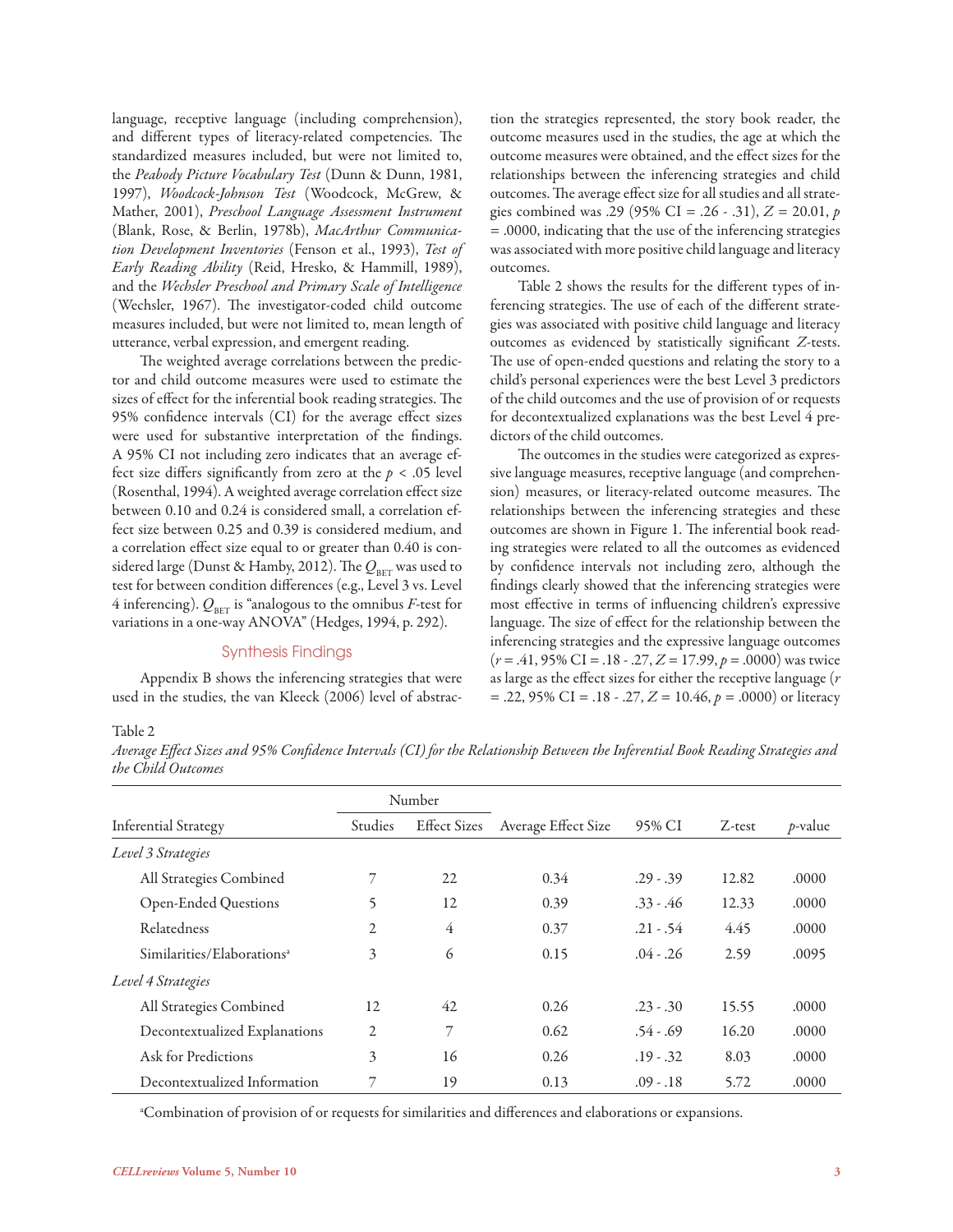(*r* = .15, 95% CI = .08 - .22, *Z* = 4.38, *p* = .0000) child outcome measures.

The children in the studies were divided into two groups, those younger than 48 months of age, and those older than 48 months of age, to determine if the Level 3 and Level 4 inferencing strategies were differentially related to the child outcome measures. The results are shown in Figure 2. There is a clearly discernible interaction between child age and type of inferencing strategy. The Level 3 strategies were more effective than the Level 4 strategies when used with younger children,  $Q_{\text{BET}} = 14.57$ ,  $df = 1$ ,  $p = .0001$ , whereas the Level 3 and 4 strategies were equally effective when used with older children,  $Q_{\text{BET}} = 0.15$ ,  $df = 1$ ,  $p = .6901$ . The results indicate, as would be expected, that the effects of inferencing are an age-related developmental phenomenon (Pillow, Hill, Boyce, & Stein, 2000).

The outcome measures in the studies were obtained at either the same time the Level 3 or Level 4 inferencing strategies were measured or 8 to 30 months after the inferencing strategies were coded. The concurrent and predictive relationships between the inferential book reading strategies and the child outcomes are shown in Figure 3. The average effect sizes were all statistically significant as evidenced by confidence intervals not including zero, although the inferencing strategies were differentially related to the outcomes. There was no difference between the sizes of effects for the Level 3 and Level 4 strategies when measured concurrently with the outcome measures,  $Q_{\text{BET}} = 1.19$ ,  $df = 1$ ,  $p = .2230$ . In contrast, the average effect size for the Level 3 strategies was larger than the average effect size for the Level 4 strategies when the outcomes were obtained eight or more months after the inferencing strategies were measured,  $Q_{\text{BET}} = 25.15$ ,  $df = 1, p = .0000$ .

The extent to which the relationships between the inferential book reading strategies and the child outcomes were moderated by year and type of publication, types of outcome measure (standardized vs. nonstandardized), child condition, and intervener are shown in Table 3. The relationships between the inferencing strategies and child outcomes were all statistically significant regardless of the moderator variables as evidenced by *Z*-tests with *p*-values equal to .0000. However, as shown in Table 3, there were between subgroup differences for 4 of the 5 moderators,  $Q_{\text{BET}} = 5.53$  to 110.24,  $df = 1$ ,  $p = .0187$  to .0000. The strength of the relationships between the inferencing strategies and the child outcomes were stronger for studies published before 2000, non-peer reviewed studies, studies where the child outcomes were collected as part of the book reading activities (nonstandardized measures), and for studies of typically developing children.

#### **Discussion**

Findings from the meta-analysis indicated that adults' use of inferential book reading strategies was associated with variations in young children's language and literacy compe-



*Figure 1.* Average effect sizes and 95% confidence intervals for the relationships between the inferential book reading strategies and the child outcome measures.



*Figure 2.* Average effects and 95% confidence intervals for the relationships between the Level 3 and Level 4 inferential book reading strategies and the outcome measures at two different child ages.



*Figure 3.* Average effect sizes and 95% confidence intervals for the concurrent and predictive relationships between the inferencing strategies and the child outcomes.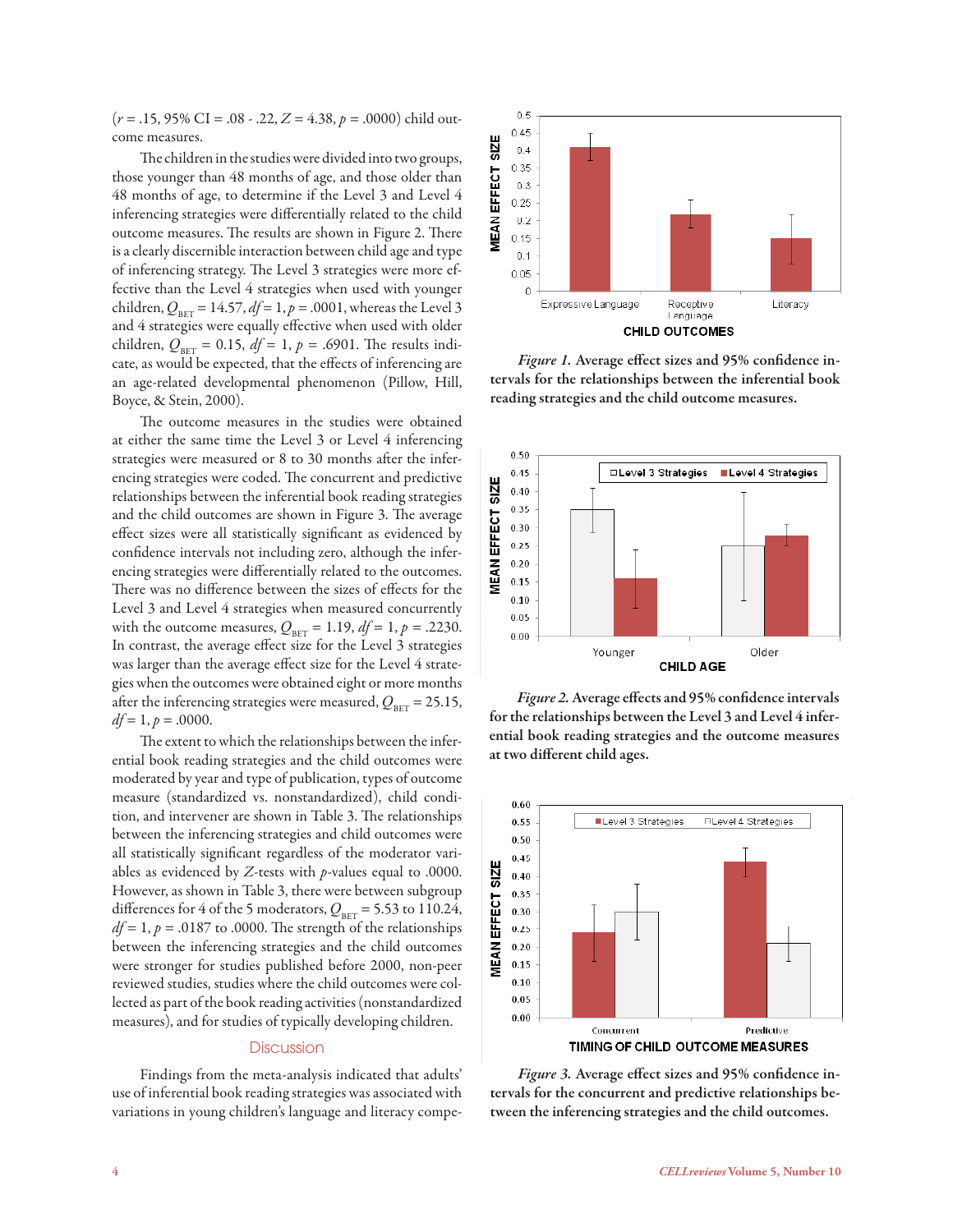|                      |                | Number              |                     |             |                        |                              |            |
|----------------------|----------------|---------------------|---------------------|-------------|------------------------|------------------------------|------------|
| Moderators           | Studies        | <b>Effect Sizes</b> | Average Effect Size | 95% CI      | $Z$ -test <sup>a</sup> | $\mathcal{Q}_{\texttt{BET}}$ | $p$ -value |
| Year of Publication  |                |                     |                     |             |                        |                              |            |
| 1983 - 1999          | 12             | 41                  | 0.35                | $.31 - .38$ | 17.56                  |                              | .0000      |
| $2000 - 2012$        | 6              | 23                  | 0.22                | $.18 - .26$ | 10.57                  | 19.46                        |            |
| Type of Publication  |                |                     |                     |             |                        |                              |            |
| Peer-Reviewed        | 15             | 48                  | 0.25                | $.21 - .28$ | 15.18                  |                              | .0000      |
| Non-Peer Reviewed    | 13             | 16                  | 0.42                | $.36 - .48$ | 14.03                  | 27.11                        |            |
| Outcome Measure      |                |                     |                     |             |                        |                              |            |
| Standardized         | 12             | 38                  | 0.18                | $.14 - .21$ | 9.96                   |                              | .0000      |
| Nonstandardized      | 8              | 26                  | 0.49                | $.44 - .54$ | 20.28                  | 110.24                       |            |
| Child Condition      |                |                     |                     |             |                        |                              |            |
| Typically Developing | 13             | 51                  | 0.30                | $.27 - .33$ | 18.76                  |                              |            |
| At-Risk/Disability   | 5              | 13                  | 0.22                | $.16 - .28$ | 7.31                   | 5.53                         | .0187      |
| Intervener           |                |                     |                     |             |                        |                              |            |
| Parent               | 17             | 57                  | 0.29                | $.26 - .32$ | 18.40                  |                              |            |
| Teacher              | $\overline{4}$ | 7                   | 0.25                | $.19 - .32$ | 7.95                   | 1.32                         | .2506      |

Table 3 *Moderators of the Relationships Between the Inferential Book Reading Strategies and the Child Outcomes*

<sup>a</sup>All *Z*-tests are significant at  $p = .0000$ .

tence. All six of the inferencing strategies that were examined in the synthesis were related to the child outcomes, although certain strategies proved to be better predictors than others. The particular inferencing strategies that had the largest effect sizes were asking children open-ended questions, providing or requesting decontextualized explanations of a story, relating events and persons in the story to a child's personal experiences, and asking children to make predictions about different aspects of a story. The results, taken together, provide support for the contention that inferencing has positive effects on young children's language and literacy development (e.g., Lepola, Lynch, Laakkonen, Silven, & Niemi, 2012; Tompkins, Guo, & Justice, 2012; van Kleeck, 2006).

A particular finding worth noting was the differential effects of low and high level abstraction on younger and older children (Figure 2). Children's ability to process and benefit from inferential story book reading strategies would be expected to be influenced by their developmental status (Gelman, Star, & Flukes, 2002; Pillow et al., 2000; Sodian & Wimmer, 1987), which was exactly what was found in the meta-analysis. Younger children whose cognitive processing abilities were presumably at a lower level benefited more from Level 3 inferencing, whereas older children whose cognitive abilities presumably were higher benefited more from both Level 3 and Level 4 inferencing.

#### Implications for Practice

The findings have direct implications for practice since any of the inferencing strategies examined in the metaanalysis, as well as those described elsewhere (e.g., Lepola et al., 2012; Tompkins et al., 2012; van Kleeck, 2006, 2008), can easily be incorporated into parent-mediated or teachermediated shared book reading activities (e.g., Ezell & Justice, 2005; Justice & Kaderavek, 2002). A number of other *CELLreviews* of adult-child book reading practices (e.g., Dunst, Simkus, & Hamby, 2012; Trivette & Dunst, 2007; Trivette, Dunst, & Gorman, 2010; Trivette, Simkus, Dunst, & Hamby, 2012) include findings which indicate the characteristics of shared reading that are most likely to have optimal child benefits. Two of those characteristics are actively involving a child in story book reading and relating the story to a child's interests and personal experiences. Inferencing strategies are especially amendable to incorporating these characteristics into shared book reading, and in fact are specifically designed to do so.

One caveat needs to be considered when using inferencing strategies to promote young children's language and literacy competence. The particular strategies that are used need to be developmentally appropriate (e.g., Curtis & Carter, 1996; Hansen, 2004; Morrow, 2004). This requires that a child's or children's cognitive capabilities be taken into consideration when choosing which inferencing strategies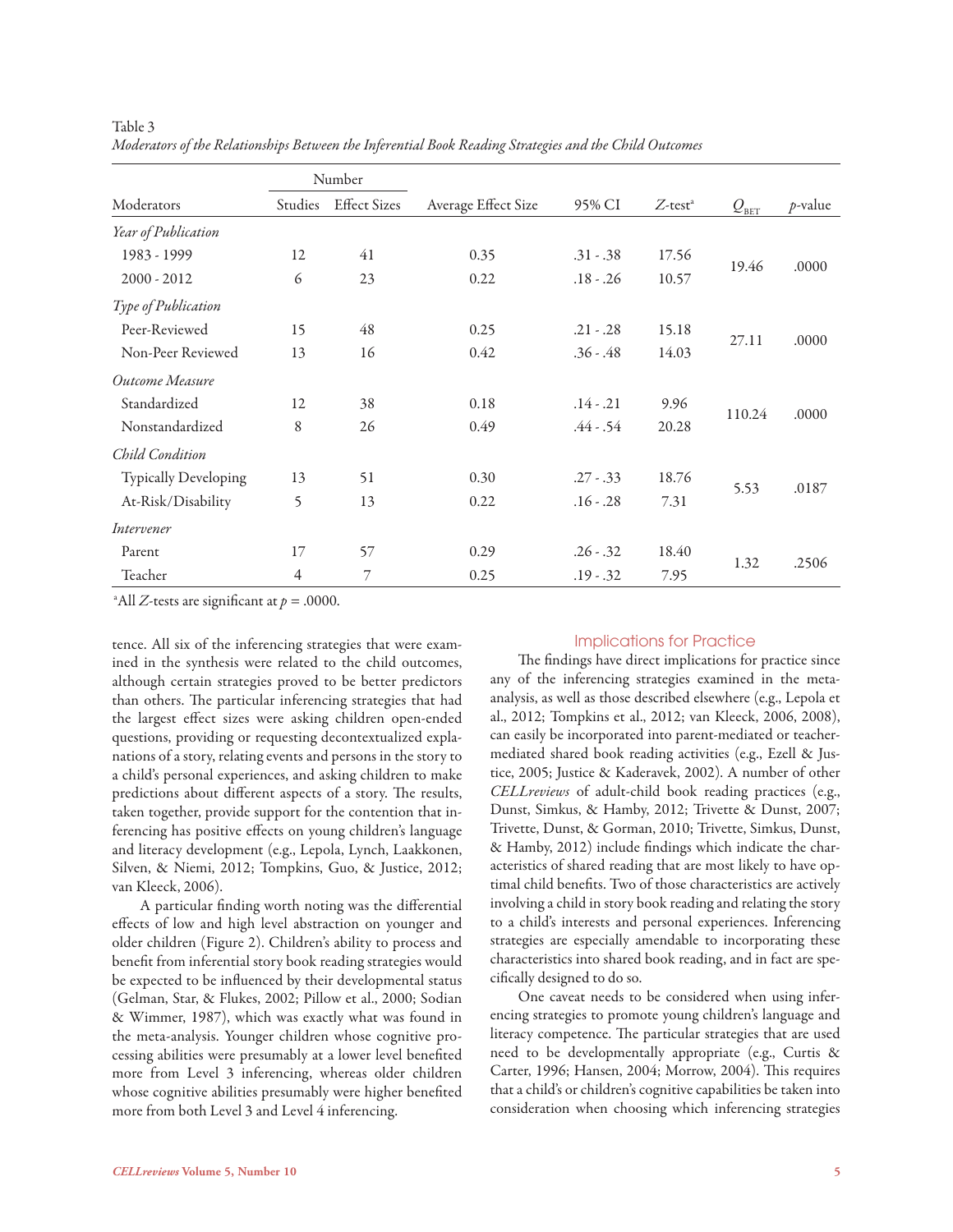are most likely to be effective.

Many of the *CELL* practice guides (www.earlyliteracylearning.org) for encouraging young children to be actively involved in book reading activities could easily be modified to incorporate inferencing strategies into the activities. This seems especially the case for the toddler and preschooler book reading practice guides. The outcomes should be improved child language and literacy competence.

#### **References**

- Allison, D., & Watson, J. (1994). The significance of adult storybook reading styles on the development of young children's emergent reading. *Reading Research and Instruction, 34*(1), 57-72.
- Blake, J., Macdonald, S., Bayrami, L., Agosta, V., & Milian, A. (2006). Book reading styles in dual-parent and single-mother families. *British Journal of Educational Psychology, 76*, 501-515.
- Blank, M., Rose, S. A., & Berlin, L. J. (1978a). *The language of learning: The preschool years*. New York, NY: Grune and Stratton.
- Blank, M., Rose, S. A., & Berlin, L. J. (1978b). *Preschool language assessment instrument: The language of learning in practice*. New York, NY: Grune and Stratton.
- Bus, A. G., & Van IJzendoorn, M. H. (1997). Affective dimension of mother-infant picturebook reading. *Journal of School Psychology, 35*, 47-60.
- Curtis, D., & Carter, M. (1996). *Reflecting children's lives: A handbook for planning child-centered curriculum*. St. Paul, MN: Redleaf Press.
- de Temple, J. M. (1995). Book reading styles of low-income mothers with preschoolers and children's later literacy skills. *Dissertation Abstracts International: Section A: Humanities and Social Sciences, 55*(7), 1817. (UMI No. 9432394)
- Dunn, L. M., & Dunn, L. M. (1981). *PPVT: Peabody Picture Vocabulary Test* (Rev. ed.). Circle Pines, MN: American Guidance Service.
- Dunn, L. M., & Dunn, L. M. (1997). *Peabody Picture Vocabulary Test* (3rd ed.). Circle Pines, MI: American Guidance System.
- Dunst, C. J., & Hamby, D. W. (2012). Guide for calculating and interpreting effect sizes and confidence intervals in intellectual and developmental disabilities research studies. *Journal of Intellectual and Developmental Disability, 37*, 89-99. doi:10.3109/13668250.2012.673575
- Dunst, C. J., Simkus, A., & Hamby, D. W. (2012). Children's story retelling as a literacy and language enhancement strategy. *CELLreviews, 5*(2), 1-14. Available at http:// www.earlyliteracylearning.org/cellreviews/cellreviews\_ v5\_n2.pdf
- Ezell, H. K., & Justice, L. M. (2005). *Shared storybook reading: Building young children's language and emergent literacy skills*. Baltimore, MD: Brookes.
- Fenson, L., Dale, P. S., Reznick, J. S., Thal, D. J., Bates, E., Hartung, J. P., Pethick, S. J., & Reilly, J. S. (1993). *Mac-Arthur Communicative Development Inventories*. San Diego, CA: San Diego State University.
- Fletcher, K. L., Cross, J. R., Tanney, A. L., Schneider, M., & Finch, W. H. (2008). Predicting language development in children at risk: The effects of quality and frequency of caregiver reading. *Early Education and Development, 19*, 89-111.
- Gelman, S. A., Star, J. R., & Flukes, J. E. (2002). Children's use of generics in inductive inferences. *Journal of Cognition and Development, 3*, 179-199.
- Hansen, J. (2004). *Tell me a story: Developmentally appropriate retelling strategies*. Newark, DE: International Reading Association.
- Hedges, L. V. (1994). Fixed effects models. In H. Cooper & L. V. Hedges (Eds.), *The handbook of research synthesis* (pp. 285-299). New York, NY: Russell Sage Foundation.
- Hindman, A., Connor, C., Jewkes, A., & Morrison, F. (2008). Untangling the effects of shared book reading: Multiple factors and their associations with preschool literacy outcomes. *Early Childhood Research Quarterly, 23*, 330-350. doi:10.1016/j.ecresq.2008.01.005
- Hindman, A. H., Wasik, B. A., & Erhart, A. C. (2012). Shared book reading and Head Start preschoolers' vocabulary learning: The role of book-related discussion and curricular connections. *Early Education and Development, 23*, 451-474. doi:10.1080/10409289.2010.53 7250
- Hoff-Ginsberg, E. (1987). Topic relations in mother-child conversation. *First Language, 7*, 145-158.
- Justice, L. M., & Kaderavek, J. (2002). Using shared storybook reading to promote emergent literacy. *Teaching Exceptional Children, 34*(4), 8-13.
- Lepola, J., Lynch, J., Laakkonen, E., Silven, M., & Niemi, P. (2012). The role of inference making and other language skills in the development of narrative listening comprehension in 4-6-year-old children. *Reading Research Quarterly, 47*, 259-282. doi:10.1002/rrq.020
- McLellan, J. E. (1999). Storybook interactions of African-American mothers and their children: A longitudinal study (Doctoral dissertation, University of North Carolina, Chapel Hill, 1998). *Dissertation Abstracts International: Section A: Humanities and Social Sciences, 59*(8), 2908.
- Minami, M. (1999, August). *Styles of parent-child bookreading in Japanese families*. Paper presented at the annual conference of the Japanese Society for Language Sciences, Tokyo, Japan. Retrieved from ERIC database. (ED436290)
- Morrow, L. M. (2004). Developmentally appropriate practice in early literacy instruction. *Reading Teacher, 58*, 88-89.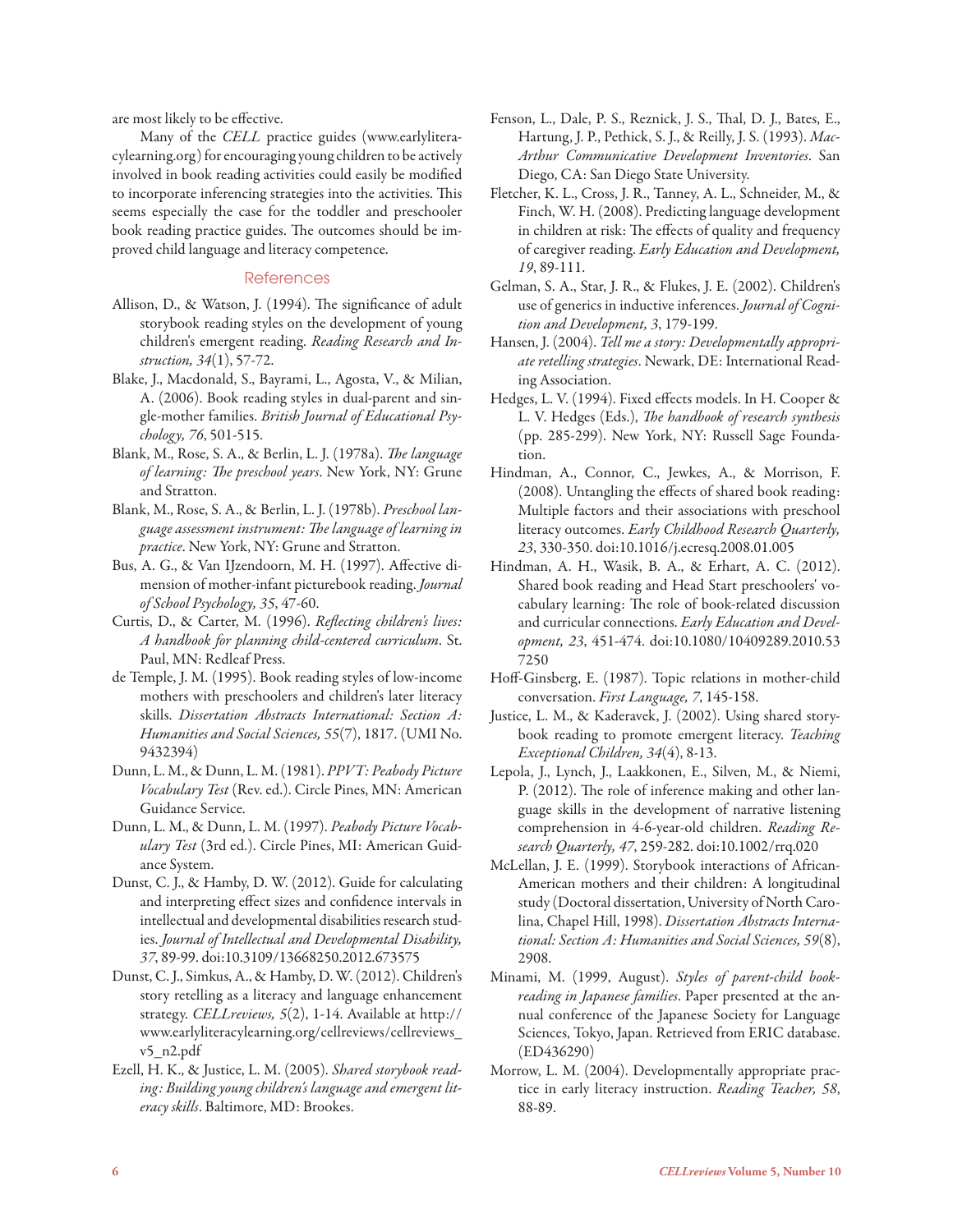- Pillow, B. H., Hill, V., Boyce, A., & Stein, C. (2000). Understanding inference as a source of knowledge: Children's ability to evaluate the certainty of deduction, perception, and guessing. *Developmental Psychology, 36*, 169- 179. doi:10.1037/0012-1649.36.2.169
- Reese, E. (1995). Predicting children's literacy from motherchild conversations. *Cognitive Development, 10*, 381- 405.
- Reid, D. K., Hresko, W. P., & Hammill, D. D. (1989). *Test of early reading ability*. Austin, TX: Pro-Ed.
- Rosenthal, R. (1994). Parametric measures of effect size. In H. Cooper & L. V. Hedges (Eds.), *The handbook of research synthesis* (pp. 231-244). New York, NY: Russell Sage Foundation.
- Sigel, I. E., & McGillicuddy-DeLisi, A. V. (1984). Parents as teachers of their children: A distancing behavior model. In A. D. Pelligrini & T. D. Yawkey (Eds.), *The development of oral and written language in social contexts* (pp. 71-92). Norwood, NJ: Ablex.
- Sodian, B., & Wimmer, H. (1987). Children's understanding of inference as a source of knowledge. *Child Development, 58*, 424-433.
- Tompkins, V., Guo, Y., & Justice, L. M. (2012). Inference generation, story comprehension, and language skills in the preschool years. *Reading and Writing*. Advance online publication. doi:10.1007/s11145-012-9374-7
- Trivette, C. M., & Dunst, C. J. (2007). Relative effectiveness of dialogic, interactive, and shared reading interventions. *CELLreviews, 1*(2), 1-12. Available at http:// www.earlyliteracylearning.org/cellreviews/cellreviews\_ v1\_n2.pdf
- Trivette, C. M., Dunst, C. J., & Gorman, E. (2010). Effects of parent-mediated joint book reading on the early language development of toddlers and preschoolers. *CELLreviews, 3*(2), 1-15. Available at http://www. earlyliteracylearning.org/cellreviews/cellreviews\_v3\_ n2.pdf
- Trivette, C. M., Simkus, A., Dunst, C. J., & Hamby, D. W. (2012). Repeated book reading and preschoolers' early

literacy development. *CELLreviews, 5*(5), 1-13. Available at http://www.earlyliteracylearning.org/cellreviews/cellreviews\_v5\_n5.pdf

- van Kleeck, A. (2006). Fostering inferential language during book sharing with prereaders: A foundation for later text comprehension strategies. In A. Van Kleeck (Ed.), *Sharing books and stories to promote language and literacy* (pp. 269-317). San Diego, CA: Plural.
- van Kleeck, A. (2008). Providing preschool foundations for later reading comprehension: The importance of and ideas for targeting inferencing in storybook-sharing interventions. *Psychology in the Schools, 45*, 627-643.
- van Kleeck, A., Gillam, R. B., Hamilton, L., & McGrath, C. (1997). The relationship between middle-class parents' book-sharing discussion and their preschoolers' abstract language development [Electronic version]. *Journal of Speech, Language, and Hearing Research, 40*, 1261- 1271. Retrieved from http://jslhr.asha.org/
- Wechsler, D. (1967). *Wechsler Preschool and Primary Scale of Intelligence*. New York, NY: Psychological Corporation.
- Woodcock, R. W., McGrew, K. S., & Mather, N. (2001). *Woodcock Johnson III*. Itasca, IL: Riverside.
- Zucker, T. A., Justice, L. M., Piasta, S. B., & Kaderavek, J. N. (2010). Preschool teachers' literal and inferential questions and children's responses during whole-class shared reading. *Early Childhood Research Quarterly, 25*, 65-83. doi:10.1016/j.ecresq.2009.07.001

#### Authors

Carl J. Dunst, Ph.D., and Carol M. Trivette, Ph.D., are Co-Principal Investigators of the Center for Early Literacy Learning and Co-Directors of the Orelena Hawks Puckett Institute in Asheville and Morganton, NC. A. Lynn Williams, Ph.D., is Associate Director, Center for Excellence in Early Childhood Learning and Development, and Professor, Department of Audiology and Speech-Language Pathology, East Tennessee State University, Johnson City, TN. Andrew Simkus, B.S., is a Research Assistant and Deborah W. Hamby, M.P.H., is a Research Analyst at the Puckett Institute.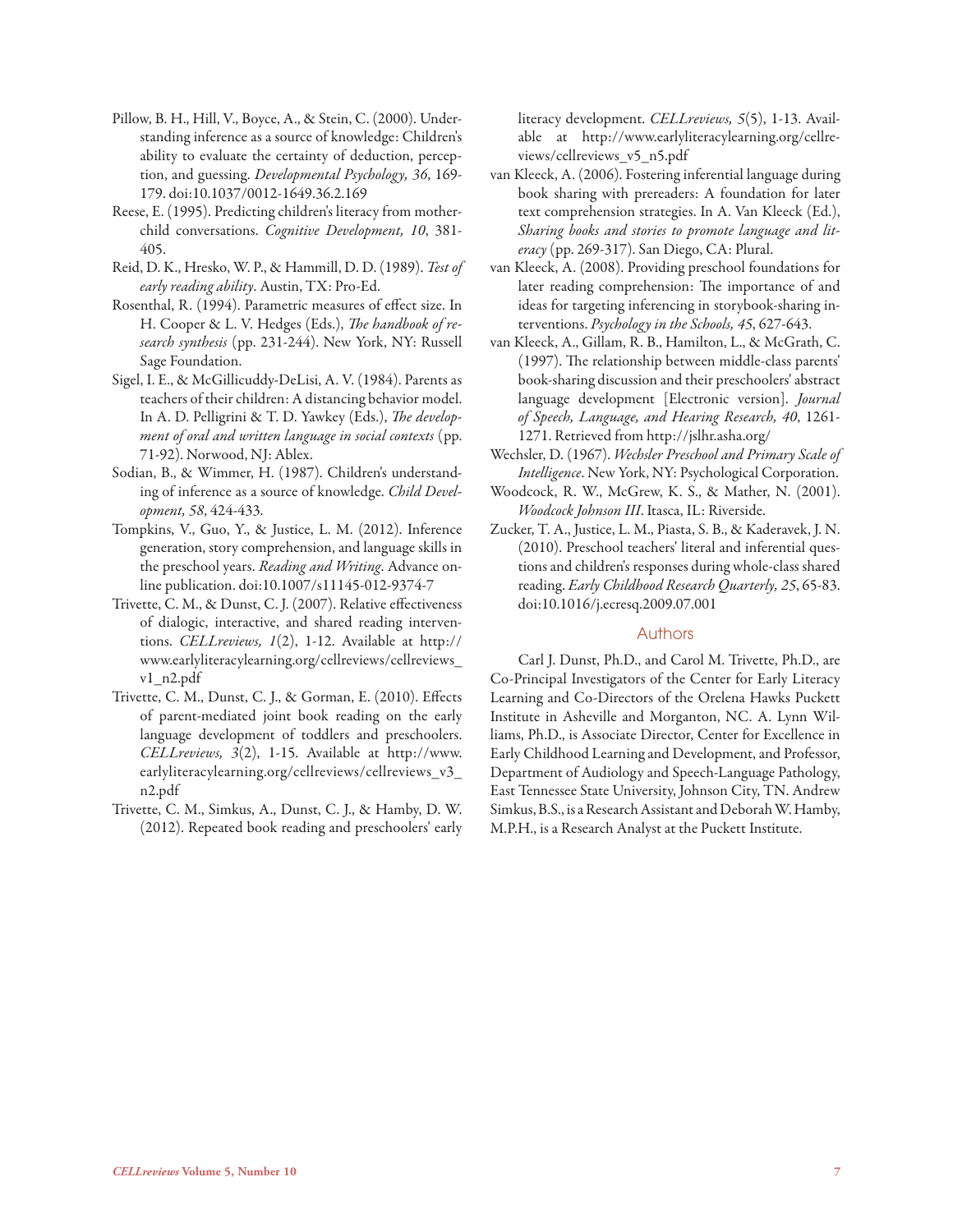|                                                          | Child Age (Months)<br>Child Gender |      | Child     |      |                  |                                                                  |                         |                          |
|----------------------------------------------------------|------------------------------------|------|-----------|------|------------------|------------------------------------------------------------------|-------------------------|--------------------------|
| Study                                                    | Sample Size                        | Mean | Range     | Male | Female           | Ethnicity                                                        | Percent                 | Child Condition          |
| Allison & Watson (1994)                                  | 30                                 | 74   | 68-81     | 12   | 18               | Caucasian<br>African American                                    | 94<br>6                 | Typically developing     |
| Blake et al. (2006) (Sample 1)                           | 26                                 | 15   | $14-16$   | 15   | 11               | Caucasian                                                        | 100                     | Typically developing     |
| Blake et al. (2006) (Sample 2)                           | 27                                 | 27   | $26 - 28$ | 14   | 13               | Caucasian<br>African<br>Canadian                                 | 97<br>3                 | Typically developing     |
| Bus et al. (1997)                                        | 92                                 | 10   | NR        | 92   | $\boldsymbol{0}$ | Caucasian                                                        | 100                     | Typically developing     |
| DeTemple (1995)                                          | 54                                 | 47   | 42-51     | 24   | 30               | Caucasian<br>African American<br>Latino                          | 72<br>22<br>6           | At-risk                  |
| Fletcher et al. (2008)                                   | 87                                 | 24   | NR        | 44   | 43               | African American<br>Latino<br>Other<br>Caucasian                 | 75<br>11<br>8<br>6      | At-risk                  |
| Hindman et al. (2008)                                    | 130                                | 47   | 34-63     | 65   | 65               | Caucasian<br>Asian<br>African American<br>Middle Eastern         | 80<br>10<br>5<br>5      | Typically developing     |
| Hindman et al. (2012)                                    | 153                                | 40   | 36-48     | 91   | 62               | African American<br>Other                                        | 99<br>$\mathbf 1$       | At-risk                  |
| McLellan (1998)                                          | 45                                 | 8    | $6 - 12$  | 22   | 23               | African American                                                 | 100                     | Typically developing     |
| Minami (1999)                                            | 20                                 | 54   | 48-60     | 10   | 10               | Japanese                                                         | 100                     | Typically developing     |
| Reese (1995)                                             | 20                                 | 40   | NR        | 11   | 9                | Caucasian                                                        | 100                     | Typically developing     |
| Shanahan & Hogan (1983)                                  | 18                                 | 58   | NR        | NR   | <b>NR</b>        | Caucasian                                                        | 100                     | Typically developing     |
| Sigel & McGillicuddy-Delisi<br>(1984) Study 2 (Sample 1) | 60                                 | 48   | $42 - 53$ | NR   | <b>NR</b>        | <b>NR</b>                                                        | NR                      | Communication impairment |
| Sigel & McGillicuddy-Delisi<br>(1984) Study 2 (Sample 2) | 60                                 | 48   | 43-53     | NR   | <b>NR</b>        | <b>NR</b>                                                        | <b>NR</b>               | Typically developing     |
| Sigel & McGillicuddy-Delisi<br>(1984) Study 3 (Sample 1) | 60                                 | 62   | 58-68     | NR   | $\rm NR$         | <b>NR</b>                                                        | NR                      | Communication impairment |
| Sigel & McGillicuddy-Delisi<br>(1984) Study 3 (Sample 2) | 60                                 | 62   | 56-67     | NR   | <b>NR</b>        | NR                                                               | NR                      | Typically developing     |
| van Kleeck et al. (1997)                                 | 27                                 | 44   | 42-49     | 18   | 9                | <b>NR</b>                                                        | NR                      | Typically developing     |
| Zucker (2010)                                            | 159                                | 52   | $41-60$   | 88   | 71               | African American<br>Caucasian<br>Multi-racial<br>Latino<br>Asian | 44<br>40<br>9<br>4<br>3 | Typically developing     |

## Appendix A *Background Characteristics of the Study Participants*

NR = Not Reported. a Median.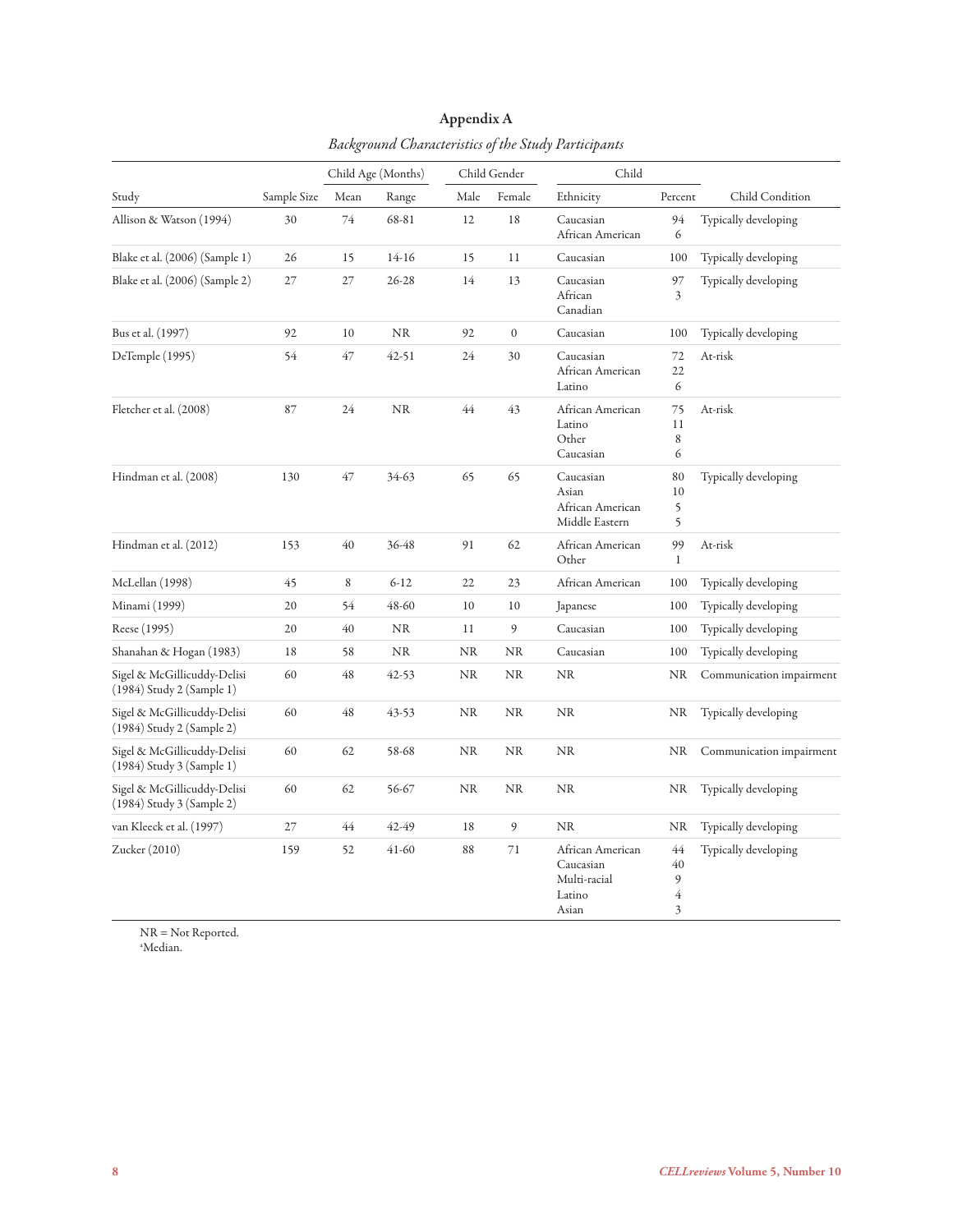## Appendix B

| Study                  | Type of Inferential<br>Language | Van Kleeck Classification<br>of Abstraction | Reader  | Mean Age<br>at Measure | Child's Outcome                   | Pearson's r |
|------------------------|---------------------------------|---------------------------------------------|---------|------------------------|-----------------------------------|-------------|
| Allison & Watson       | Similarities/differences        | 3                                           | Parent  | 74                     | Emergent reading level            | 0.12        |
| (1994)                 | Similarities/differences        | 3                                           | Teacher | 74                     | Emergent reading level            | 0.41        |
| Blake et al. (2006)    | Open-ended questions            | 3                                           | Parent  | 15                     | Number of words produced (VOC)    | 0.09        |
| (Sample 1)             |                                 |                                             |         | 15                     | Mean length of utterance (MLU)    | 0.33        |
|                        | Relatedness                     | $\mathfrak{Z}$                              | Parent  | 15                     | Number of words produced (VOC)    | 0.19        |
|                        |                                 |                                             |         | 15                     | Mean length of utterance (MLU)    | 0.49        |
| Blake et al. (2006)    | Open-ended questions            | 3                                           | Parent  | 27                     | Number of words produced (VOC)    | 0.39        |
| (Sample 2)             |                                 |                                             |         | 27                     | Mean length of utterance (MLU)    | 0.29        |
|                        | Relatedness                     | 3                                           | Parent  | 27                     | Number of words produced (VOC)    | 0.42        |
|                        |                                 |                                             |         | 27                     | Mean length of utterance (MLU)    | 0.32        |
| Bus et al. (1997)      | Open-ended questions            | 3                                           | Parent  | 18                     | Child commenting frequency        | 0.28        |
|                        |                                 |                                             |         | 18                     | Child initiating frequency        | 0.16        |
|                        |                                 |                                             |         | 18                     | Child labeling frequency          | 0.62        |
| DeTemple (1995)        | Decontextualized                | $\overline{4}$                              | Mother  | 67                     | Receptive vocabulary score (PPVT) | 0.32        |
|                        | explanations                    |                                             |         | 67                     | Story comprehension score         | 0.35        |
|                        |                                 |                                             |         | 67                     | Emergent literacy score           | 0.33        |
|                        |                                 |                                             |         | 67                     | Superordinates task score         | 0.44        |
| Fletcher et al. (2008) | Open-ended questions            | 3                                           | Parent  | 24                     | Receptive language score (CDI)    | 0.30        |
|                        |                                 |                                             |         | 24                     | Expressive language score (CDI)   | 0.24        |
|                        | Elaborations/expansions         | 3                                           | Parent  | 24                     | Receptive language score (CDI)    | 0.04        |
|                        |                                 |                                             |         | 24                     | Expressive language score (CDI)   | 0.09        |
| Hindman et al. (2008)  | Decontextualized                | $\overline{4}$                              | Parent  | 47                     | Letter-Word score (WJ-III)        | 0.02        |
|                        | information                     |                                             |         | 55                     | Letter-Word score (WJ-III)        | 0.06        |
|                        |                                 |                                             |         | 47                     | Picture-Vocabulary score (WJ-III) | 0.07        |
|                        |                                 |                                             |         | 55                     | Picture-Vocabulary score (WJ-III) | 0.08        |
|                        | Decontextualized                | $\overline{4}$                              | Teacher | 47                     | Letter-Word score (WJ-III)        | 0.18        |
|                        | information                     |                                             |         | 55                     | Letter-Word score (WJ-III)        | 0.27        |
|                        |                                 |                                             |         | 47                     | Picture-Vocabulary score (WJ-III) | 0.16        |
|                        |                                 |                                             |         | 55                     | Picture-Vocabulary score (WJ-III) | $0.30\,$    |
| Hindman et al. (2012)  | Decontextualized<br>information | 4                                           | Teacher | 40                     | Picture-Vocabulary score (WJ-III) | 0.15        |
| McLellan (1998)        | Predictions/inferences          | $\overline{4}$                              | Mother  | 24                     | <b>TERA</b> score                 | $-0.02$     |
|                        |                                 |                                             |         | 24                     | Receptive language score (CELF)   | 0.09        |
|                        |                                 |                                             |         | 24                     | Expressive language score (CELF)  | $-0.04$     |
|                        | Predictions/inferences          | $\overline{4}$                              | Mother  | 36                     | <b>TERA</b> score                 | 0.04        |
|                        |                                 |                                             |         | 36                     | Receptive language score (CELF)   | 0.07        |
|                        |                                 |                                             |         | 36                     | Expressive language score (CELF)  | 0.14        |
|                        | Predictions/inferences          | $\overline{4}$                              | Mother  | 48                     | TERA score                        | 0.11        |
|                        |                                 |                                             |         | 48                     | Receptive language score (CELF)   | 0.17        |
|                        |                                 |                                             |         | 48                     | Expressive language score (CELF)  | 0.29        |

## *Types of Inferential Language and Effect Sizes for the Relationships with the Child Outcomes*